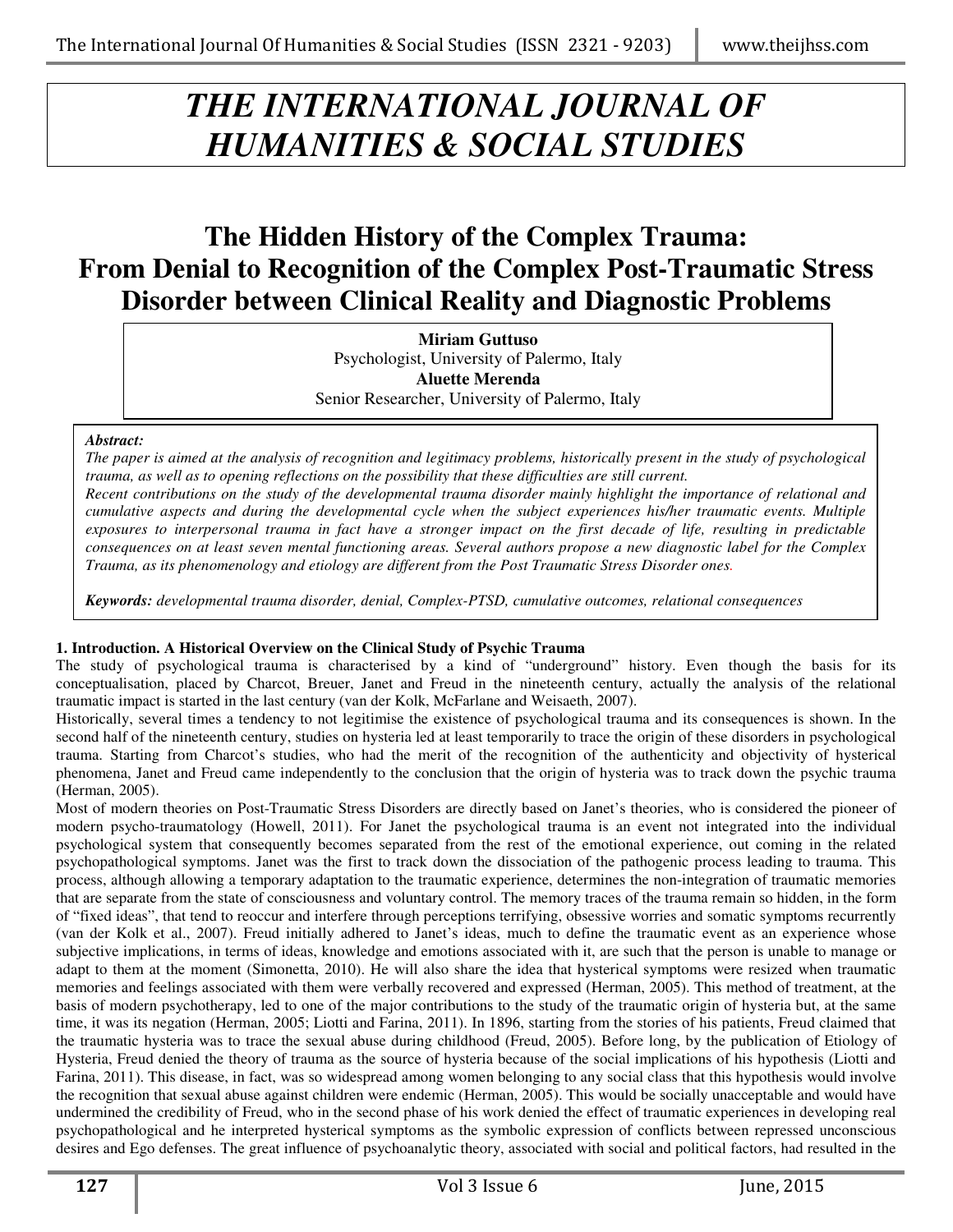complete absence of research on the traumatic effects on children's lives and the loss of interest in the psychological trauma (van der Kolk et al., 2007; Liotti and Farina, 2011).

The denial of the psychopathological effects of psychological trauma lasted until the First World War when, although it was observed the emotional impact of the conflict on the soldiers, the military and political authorities downplayed its significance. The discovery on symptoms similar to hysteria, caused by prolonged exposure to scenes of violent death, was hidden as well as research about causes and treatments, because of moralistic explanations that interpreted the reactions to trauma as signs of laziness and cowardice (Herman. 2005).

The rebirth of the pathological effects of the trauma began during Second World War, when the emotional consequences of the war could no longer be ignored.

In that period, one of the major contributions the study of psychological trauma and its effects is undoubtedly attributable to Kardiner. From Janet's contributions on psychological trauma and dissociation, Kardiner laid the foundation for modern diagnostic categories of post-traumatic stress disorders and pointed to the first guidelines for their treatment. He had the merit to make sense to a relational approach for the Post Traumatic Stress Disorder treatment, as a relational support that can reduce the subject's feeling of helplessness (Liotti and Farina, 2011).

After the Second World War, a medical perspective prevailed according to which the psychopathological symptoms were the result of a subjective predisposition; the idea that the traumatic event could actually produce a temporary psychopathological reaction predominated but its duration was due to the personality and the will of the subject (Bonomi, 2001). What therefore was considered traumatic was only an objective and strong event and whose psychopathological implications were attributable to a subjective predisposition (focal and internal trauma). Only subsequently it was important to consider the subjective experience to define a specific traumatic event and that event should not necessarily be objectively traumatic to be experienced as such by a subject (relational and cumulative trauma).

Jung defines trauma as a violent emotion or a complex of ideas and emotions, in relation to which the incident is a precipitating factor (Jung, 2001). This orientation also characterises the freudian psychoanalysis where the predominant theory of "internal trauma", according to which symptoms are not due to a real traumatic experience but are the result of intra-psychic conflicts of the individual (Strachey, 2001; Bonomi, 2001). So, this is a conception of trauma as a"focal" event, due to a objectively traumatic situation that does not take into account the subjective components and the relational aspects of the individual.

During last decades, instead, more emphasis to the relational aspects is given, allowing to assign a meaning to the trauma progressively wider within which attributed not only major or discrete traumatic experiences but also the minor trauma set and early relational failures that expose subject to chaotic and powerlessness feelings (van der Kolk et al., 2007).

Khan (2007) introduced the concept of "cumulative trauma", just to indicate events or situations characterised by a set of emotional stress acting quietly in the primary caregiver-child relationship and assuming a traumatic value cumulatively and retrospectively. The focal trauma may emerge as the "precipitate" of traumatic micro-events that accumulate over time then explode in a evident macrotrauma (Khan, 2007). Van Der Kolk, in agreement with the concept of "cumulative trauma" of Khan (2007), uses the expression "atmosphere traumatic" to describe the chronic trauma, as distinct and isolated traumatic episodes occurring constantly, that the subject is forced to live in contexts characterised by abuse and neglect. Such experiences have a devastating effect on child development, impacting on his ability to regulate the internal affective states and to organise appropriate behavioural responses to external stressors.

#### **2. Toward Complex-Post Traumatic Stress Disorder**

The historical evolution of the concept of trauma lies its influence on the current diagnostic classifications and therefore on the assessment and treatment of those disorders belonging to the spectrum of trauma. In the 70s, the pressures of two social movements, on the one hand the veterans of the Vietnam War and the other women who denounced their conditions of mistreatment lived at home, led to the official recognition of the possibility that the effects of psychological trauma could be a real mental disorder (Herman, 2005). In 1980, it was finally officially recognised the relationship between traumatic events and mental disorders within the international diagnostic systems; there is, in fact, the inclusion of the Post Traumatic Stress Disorder (PTSD) in the DSM-III (Farina and Liotti, 2011).

The process toward the identification of diagnostic criteria of PTSD has had the contribution of informal professionals' networks. Professionals, through the analysis of Kardiner's studies related to the survivors of the Holocaust and other traumatised victims made a list of the 27 most common symptoms of "traumatic neurosis", from which a system classification was presented (van der Kolk et al., 2007; Andreasen, 2007).

In the 90's, researchers from Harvard and Columbia University of New York, through studies to verify the validity of the symptoms of PTSD (promoted by the American Psychiatric Association for the drafting of the DSM-IV), came to the conclusion that the definition of PTSD was not sufficient to describe the complete plot of trauma effects (van der Kolk et al., 2007). The diagnostic category of PTSD, as formulated in the DSM-IV, was built in order to identify a general model to describe the reactions to traumatic events. For this reason, it includes only a limited range of emotional cognitive and behavioural reactions to stressful serious events (Andreasen and Wasek, 2007). Therefore, focus only on interference, apathy and excitement as PTSD characteristic symptoms can hugely limit the observation of the ways through people could react to trauma, as well as of the most appropriate treatment (van der Kolk et al., 2007). Being conceived to describe individual psychopathological reactions to a single or small number of traumatic events, specifically limited in a period of time, the PTSD diagnostic category seems not enough comprehensive to describe the complex and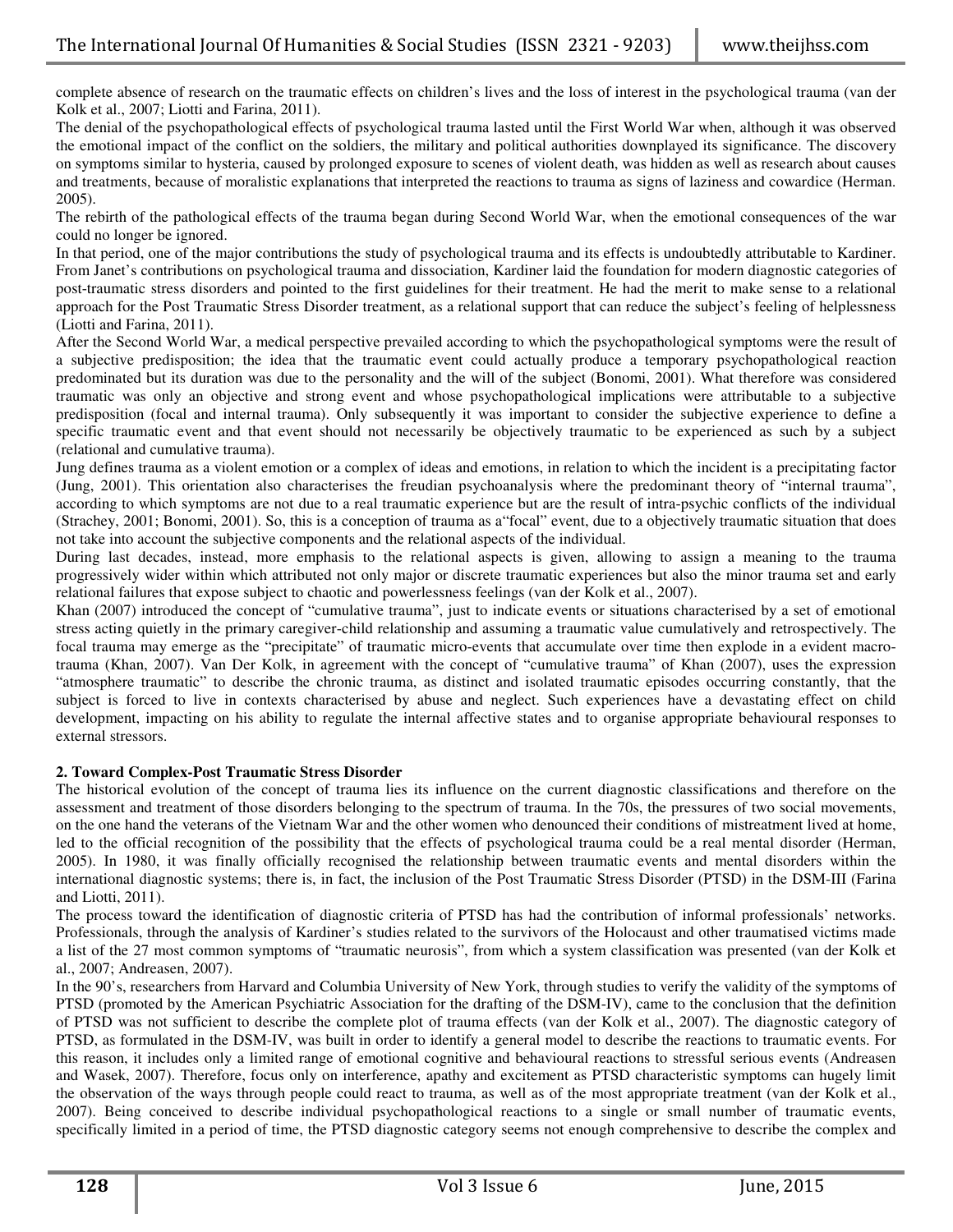changeable psychopathological configurations of traumatic experiences that happened in a long period of time (Liotti and Farina, 2011).

For this reason, van der Kolk (2007) introduces the concept of "Trauma Spectrum Disorders" to emphasise how different syndromes may constitute heterogeneous ways of adaptation to a childhood trauma. He describes multiple psychopathological configurations along a continuum in which, at one extreme lies the dissociative identity disorder (as a paroxysmal response to a dramatic traumatic event) and at the opposite one are placed different forms of anxiety and somatoform disorders (as a somatic response to traumatic events related to chronic psychological situations, as abuse and neglect); borderline personality disorder represents instead an intermediate degree of adaptation to trauma (van der Kolk et al., 2007).

At a diagnostic level, this classification shows the existence of a high degree of comorbidity. The high comorbidity between PTSD and mood disorders, dissociative and anxiety disorders, addiction and character disorders (Green, Lindy, Grace, Leonard, 2007; Davidson, Hughes, Blazer, George, 2007; Kulka, Schlenger, Fairbank, Hough, Jordan, Marmar, Weiss, 2007) does in fact increase the risk that "traumatised people are often wrong diagnosed and given an inadequate treatment (...). Because of the quantity and complexity of the symptoms that show, they are often treated in a discontinuous and incomplete way" (Herman, 2007a, p. 189). It could be argued that as well as knowledge about the effects of psychopathological trauma have been found historically discontinuous and fragmented, in the same way these gaps are reflected on the diagnosis and treatment. Frequently, infact, the relationship between the "here and now" of the symptoms displayed by patient and the traumatic experience is not clear (Herman, 2005). If, during the acute phase, it is easy to identify the relationship between the reactions of the subject and the traumatic event that has triggered, over time the relationship between the symptoms and personal history can become less obvious in the light of adjustments to long-time trauma (van der Kolk et al., 2007).

The issue becomes even more complex in those who have been traumatised in childhood. Numerous studies have in fact demonstrated that most psychiatric patients has been traumatised. For example, the borderline personality disorder, dissociative disorders and hetero and auto-aggressive behaviours are frequently associated with traumatic experiences in childhood (Herman, Perry and van der Kolk, 2007). When trauma occurs in the early life has strong impact on the maturation systems that regulate biological and psychological processes to be able to determine a breaking-up. This makes them more vulnerable to the development of a chronic alteration of emotional self-regulation, hetero and auto-aggressive behaviours, learning disorders, dissociative phenomena, somatization and distortion of the concept of Self and others (van der Kolk et al., 2007). In particular, since the Self arises from the interaction between the child and his caregivers, the trauma that occurs during this life-time interferes with the development of identity and with the ability to develop relationships of trust and cooperation (Cole, Putnam, 2007; Herman, 2007a).

Judith Herman was the first in the early 90's to propose the inclusion of a new diagnostic category called Complex Post Traumatic Stress Disorder (C-PTSD). She was able to describe complex symptoms resulting from interpersonal and prolonged trauma (Herman 2007a, 2007b) but, despite the evidence provided by the experimental data and clinical observations, the committee on the drafting of the fourth edition of the DSM has not agreed. Its location could be the same for anxiety disorders, including dissociative, somatoform and personality ones (Chu 2011; Herman, 2011). However, thanks to pressure from researchers at Harvard, in the section on aspects of PTSD and related disorders, in DSM-IV was added that "in case of relational stressors (e.g., physical and sexual abuse in childhood, domestic violence, being taken hostage, prisoner, (...) it is possible that the clinical description differs from the traditional one and may present "disturbed affect regulation, aggression toward others and oneself, dissociative problems, somatisations and altered relationships with others and oneself" (APA, 2011, p. 11-12).

#### **3. Toward Developmental Trauma Disorder (DTD)**

Since 2009 different researchers are still trying to include in the DSM-V the "Traumatic Development Disorder" label, with its onset in childhood and adolescence (Farina and Liotti, 2011). To confirm the existence of this clinical reality is the fact that, after Herman, many others have proposed the inclusion of a number of diagnostic entities very similar to each other, as a consequence of a traumatic development such as: Extreme Stress Disorder Not Otherwise Specified (ESDNOS) (Pelcovitz, van der Kolk, Roth, Mandel, Kaplan, and Resick, 2011), Post Traumatic Personality (PTP) (Classen, Pain, Field and Woods, 2011).

Twenty years after the first proposal for a diagnostic category that captures the complexity of the clinical complex trauma reality, researchers and clinicians continue to denounce the inadequacy of the current classification of the DSM and the need for a diagnosis for the trauma during childhood and even in adulthood (Chu, 2011).

Cicchetti, Toth and Putnam's contributes (2007) on differential effects of trauma at different stages of human development helps to better understand the PTSD diagnostic category especially for traumatised adults; children develop, in fact, much more complex reactions that are not easy to frame in this kind of diagnosis. It has been shown that a high number of children with a post traumatic symptomatology, appears to be under-threshold because it does not fulfill the PTSD criterion A1 (i.e. it is possible considering as traumatic have lived as witnesses, directly or indirectly, events that led to the death or serious injuries, or threat of the physical integrity personal or of others) (Caretti and Craparo, 2008). Therefore, it is necessary to extend the definition of traumatic event to other forms of interpersonal trauma as: emotional abuse, neglect, abandonment, separation from the caregiver, domestic assistance violence. A growing number of researchers propose for these reasons the introduction of a new diagnostic label for complex trauma: Developmental Trauma Disorder (DTD). It was, in fact, shown that trauma has a cumulative and more pervasive impact when it occurs durin the first ten years of a child's life, whereas its occurrence in an following developmental phase causes traumatic symptoms similar to PTSD and more circumscribed.

Child Traumatic Stress Network (CTSN) modified the criteria proposed for the C-PTSD, declining them in clinic of development and giving it the name of Developmental Trauma Disorder (DTD) (van der Kolk, 2008).The basic assumption of this new diagnosis is that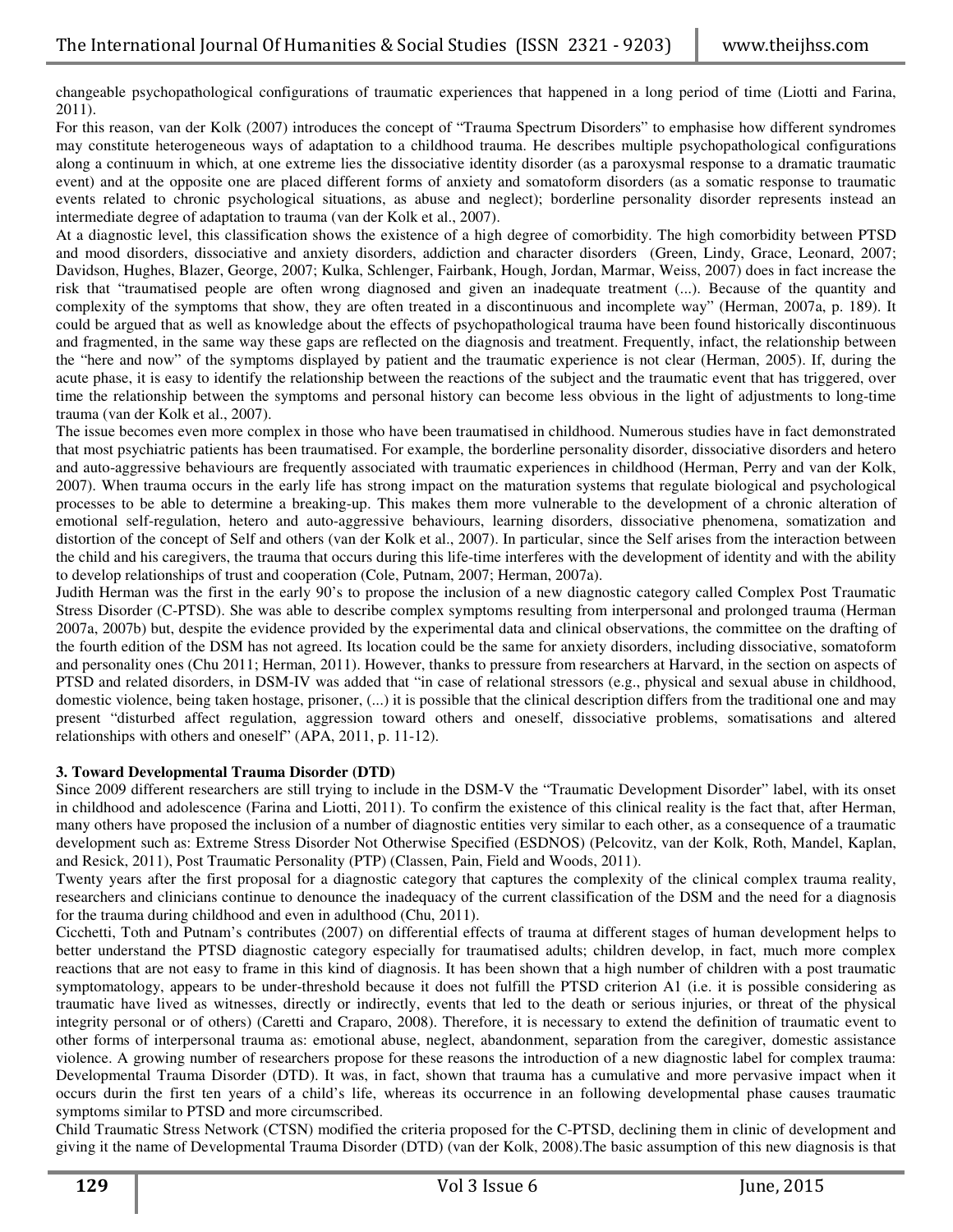multiple exposures to interpersonal trauma determine clear and predictable consequences on child different functioning areas: attachment, affect regulation, biological level, dissociation, control of behaviour, cognition and sense of Self (Cook, Spinazzola, Lanktree, Blaustein, Cloitre, DeRosa, Hubbard, Kagan, Liautaud, Mallah, Olafson, and van der Kolk, 2008). Other theoretical contributions and experimental data have led to the identification of C-PTSD clinical description and diagnostic criteria corresponding to it. Complex trauma and its effects represents a clinical reality that needs more recognition, assessment and treatment beyond and despite difficulties of its formalization.

#### **4. Conclusions and Research Paths**

The path that led to the definition of psychological trauma was not at all linear but rather steep and not without difficulties due to the influences of individual, social, political and cultural factors. These factors have led to the cyclic alternation of moments of flowering and at same time forgetfulness (Herman, 2005). The result was the fragmentation of knowledge and thus unable to have an overall view and to find a language that adequately describes trauma and reactions associated with it. Several individual, interpersonal and cultural factors in mutual interaction may affect individual adaptation to trauma. Understanding the interactions of these various factors, once considered in terms of *out out*, allowed to increase knowledge on different aspects of trauma that so far appeared irreconcilable.

Despite the pressure provided by studies and research to the growth of knowledge on complex trauma as well as professionals, who need tools for a correct assessment and treatment, C-PTSD and DTD in the latest version of DSM's have not been introduced or the clinical picture.

The creation of a separate nosographic category dedicated to Trauma and Stressor Related Disorder that was thought to solve the problems about its location, was not obviously sufficient. This, probably, because of the critical debate still unresolved about its clinical definability and his continuity with some aspects of Borderline disorders (Pezzullo, 2010).

The risk assumes characteristics of truthfulness in the light of the clinical reality and it is moreover linked to the devastating social effects and costs of an unsatisfactory treatment. It is in fact essential that society and professionals commit themselves to the traumatised subjects. First of all, this means individuals are not responsible for the traumatic events they had and ignore the traumatic reality not allow to acquire the tools to help them to process their traumatic memories. Second, this is essential to avoid that they can become "anguished and violent people, unreliable and easily distracted workers, parents negligent and / or who abuse alcohol and drugs as support to face unbearable feelings" (van der Kolk et al., 2007, p. 49).

### **5. References**

- i. Andreasen, N.C. (2007). Post-traumatic stress disorder. In B.A. van der Kolk, A.C. McFarlane e L. Weisaeth (a cura di), Stress traumatico. Gli effetti sulla mente, sul corpo e sulla società delle esperienze intollerabili. Roma: Magi.
- ii. Andreasen, N.C., Wasek, P. (2007). Adjustement disorders in adolescents and adults. In B.A. van der Kolk, A.C. McFarlane e L. Weisaeth (a cura di), Stress traumatico. Gli effetti sulla mente, sul corpo e sulla società delle esperienze intollerabili. Roma: Magi.
- iii. APA (2011). DSM-IV. Manuale diagnostico e statistico dei disturbi mentali. In B. Farina e G. Liotti (a cura di), Dimensione dissociativa e trauma dello sviluppo. Cognitivismo Clinico, 8, 1.
- iv. Bonomi, C. (2001). Introduzione storica all'idea di trauma psichico. Presentazione al Centro di Psicotraumatologia. Firenze.
- v. Caretti, V., Craparo, G. (2008). Trauma e psicopatologia. Un approccio evolutivo relazionale. Roma: Astrolabio.
- vi. Chu, J.A. (2011). Posttraumatic stress disorder: beyond DSM-IV. In B. Farina e G. Liotti (a cura di), Dimensione dissociativa e trauma dello sviluppo. Cognitivismo Clinico, 8, 1.
- vii. Cicchetti, D., Toth, S. (2007). Rochester symposium on developmental psychopathology: disorders and dysfunctions of the self. In B.A. van der Kolk, A.C. McFarlane e L. Weisaeth (a cura di), Stress traumatico. Gli effetti sulla mente, sul corpo e sulla società delle esperienze intollerabili. Roma: Magi.
- viii. Classen, C.C., Pain, C., Field, N.P., Woods, P. (2011). Posttraumatic personality disorder: a reformulation of complex posttraumatic stress disorder and borderline personality disorder. In G. Liotti e B. Farina (a cura di), Sviluppi traumatici. Eziopatogenesi, clinica e terapia della dimensione dissociativa. Milano: Raffaello Cortina.
- ix. Cole, P., Putnam, F.W. (2007). Effect of incest on self and social functioning: a developmental psychopathology perspective. In B.A. van der Kolk, A.C. McFarlane e L. Weisaeth (a cura di.), Stress traumatico. Gli effetti sulla mente, sul corpo e sulla società delle esperienze intollerabili. Roma: Magi.
- x. Cook, A., Spinazzola, J., Lanktree, C., Blaustein, M., Cloitre, M., DeRosa, R., Hubbard, R., Kagan, R., Liautaud, J., Mallah, K., Olafson, E., van der Kolk, B.A. (2008). Complex trauma in children and adolescents. In V. Caretti e G. Craparo (a cura di), Trauma e psicopatologia. Un approccio evolutivo relazionale. Roma: Astrolabio.
- xi. Davidson, J.R.T., Hughes, D., Blazer, D.G., George, L.K. (2007). Posttraumatic stress disorder in the community: An epidemiological study. In B.A. van der Kolk, A.C. McFarlane e L. Weisaeth (a cura di), Stress traumatico. Gli effetti sulla mente, sul corpo e sulla società delle esperienze intollerabili. Roma: Magi.
- xii. Farina, B., Liotti, G. (2011). Dimensione dissociativa e trauma dello sviluppo. Cognitivismo Clinico, 8, 1, 3-17.
- xiii. Freud, S. (2005). Etiologia dell'isteria. In J.L. Herman (a cura di), Guarire dal trauma. Affrontare le conseguenze della violenza, dall'abuso domestico al terrorismo. Roma: Magi.